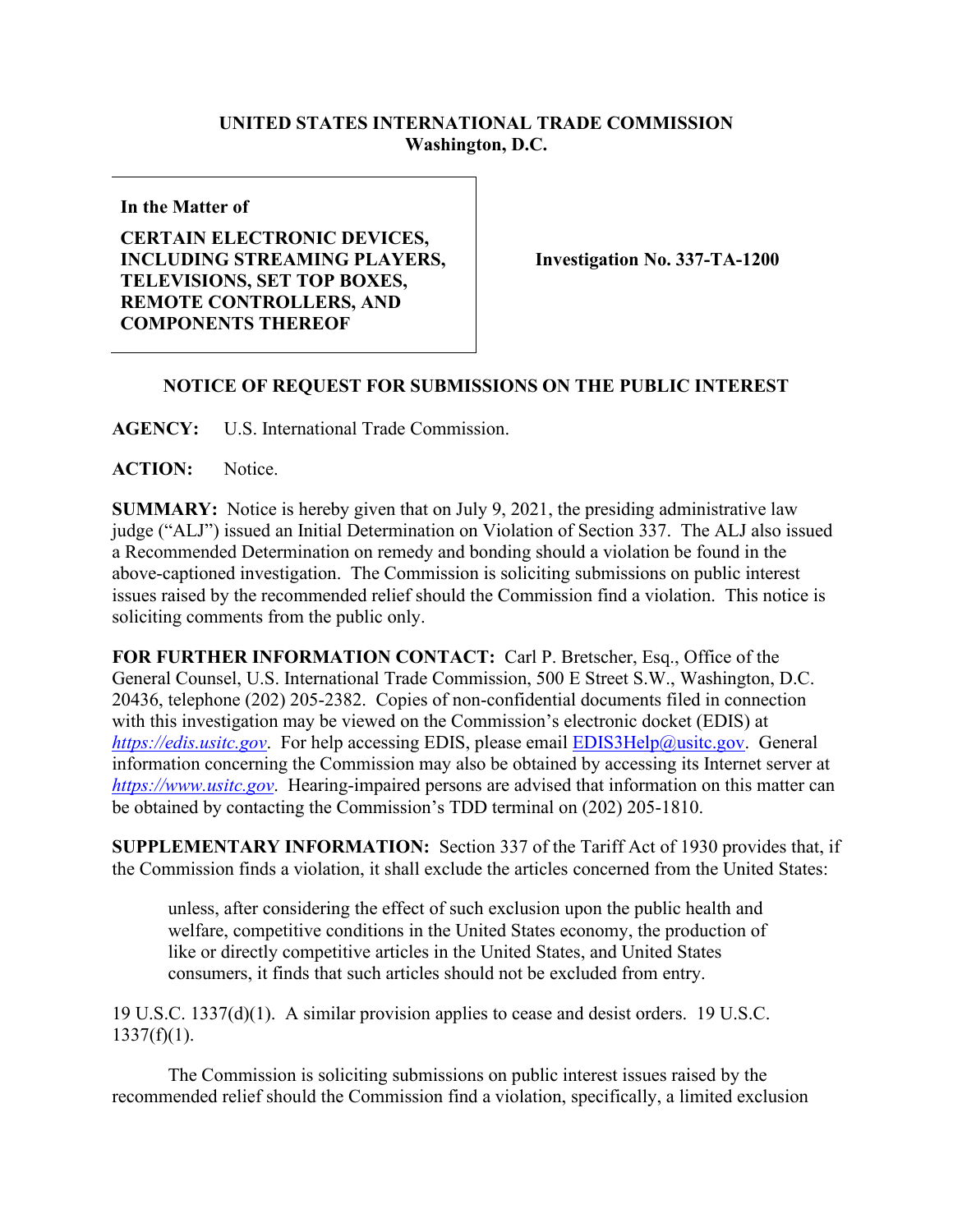order directed to certain electronic devices, including streaming players, televisions, set top boxes, remote controllers, and components thereof imported, sold for importation, and/or sold after importation by, and cease and desist orders directed to, the following respondents: Roku Inc. of Los Gatos, California; TCL Electronics Holdings Ltd. of New Territories, Hong Kong, f/k/a TCL Multimedia Holdings Ltd.; Shenzhen TCL New Technology Co. Ltd. of Shenzhen, China; TCL King Electrical Appliances Co. Ltd. of Huizhou, China; TTE Technology Inc. of Corona, California, d/b/a TCL USA and TCL North America; TCL Corp. of Huizhou City, China; TCL Moka Int'l Ltd. of New Territories, Hong Kong; TCL Overseas Marketing Ltd. of New Territories, Hong Kong; TCL Industries Holdings Co., Ltd. of New Territories, Hong Kong; TCL Smart Device Co. of Bac Tan Uyen District, Vietnam; Hisense Co. Ltd. of Qingdao, China; Hisense Electronics Manufacturing Co. of America Corp. of Suwanee, Georgia d/b/a Hisense USA; Hisense Import & Export Co. Ltd. of Qingdao, China; Qingdao Hisense Electric Co., Ltd. of Qingdao, China; Hisense International Co., Ltd. of Shen Wang, Hong Kong; Funai Electric Co., Ltd. of Osaka, Japan; Funai Corp. Inc. of Rutherford, New Jersey; and Funai Co., Ltd. of Nakhon Ratchasima, Thailand (collectively, "Respondents"). Parties are to file public interest submissions pursuant to 19 CFR 210.50(a)(4).

The Commission is interested in further development of the record on the public interest in this investigation. Accordingly, members of the public are invited to file submissions of no more than five (5) pages, inclusive of attachments, concerning the public interest in light of the ALJ's recommended determination on remedy and bonding issued in this investigation on July 9, 2021. Comments should address whether issuance of the recommended limited exclusion order and cease and desist orders in this investigation, should the Commission find a violation, would affect the public health and welfare in the United States, competitive conditions in the United States economy, the production of like or directly competitive articles in the United States, or United States consumers.

In particular, the Commission is interested in comments that:

- (i) explain how the articles potentially subject to the recommended remedial orders are used in the United States;
- (ii) identify any public health, safety, or welfare concerns in the United States relating to the recommended orders;
- (iii) identify like or directly competitive articles that complainant, its licensees, or third parties make in the United States which could replace the subject articles if they were to be excluded;
- (iv) indicate whether complainant, complainant's licensees, and/or third-party suppliers have the capacity to replace the volume of articles potentially subject to the recommended orders within a commercially reasonable time; and